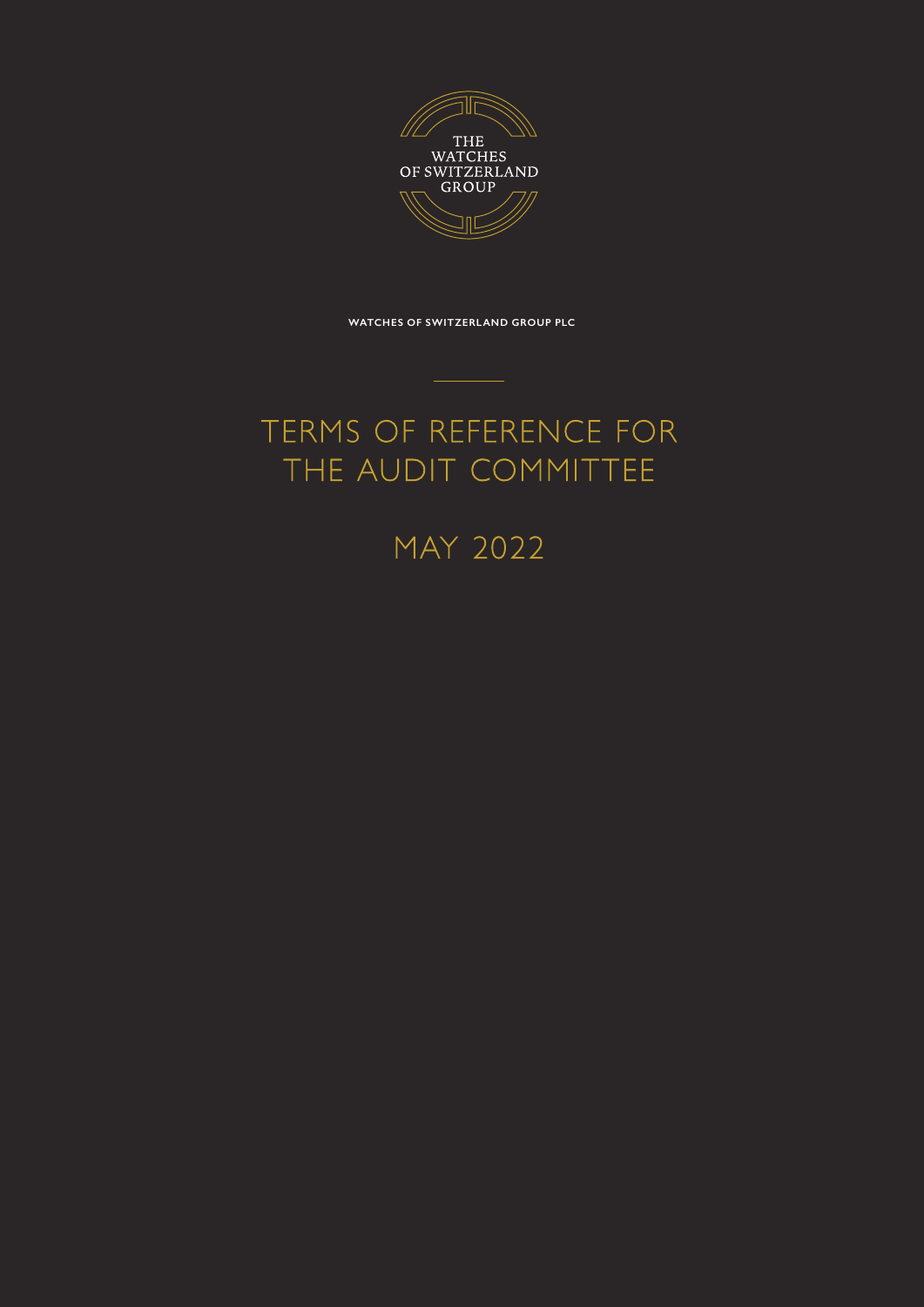# WATCHES OF SWITZERLAND GROUP TERMS OF REFERENCE FOR THE AUDIT COMMITTEE

The Audit Committee (the "Committee') is a 1.5 committee of the board of directors (the "Board") of Watches of Switzerland Group PLC (the "Company") from which it derives its authority and to which it regularly reports.

## **1. MEMBERSHIP**

- 1.1 The Committee shall comprise a chair and a minimum of two members. The Committee shall include at least one member of the remuneration committee. Members of the Committee shall be appointed by the Board, on the recommendation of the Nomination Committee in consultation with the chair of the Committee.
- 1.2 All members of the Committee shall:
- 1.2.1 be independent non-executive directors as determined by the Board (in accordance with the principles of the UK Corporate Governance Code 2018 (the "Code");
- 1.2.2 at least one of whom shall have recent and relevant financial experience and with competence in accounting and/or auditing; or both; and
- 1.2.3 have competence relevant to the sector in which the Company operates, except for a temporary period owing to changes in membership of the Committee.
- 1.3 The Chair of the Board shall not be a member of the Committee.
- 1.4 Only members of the Committee have the right to attend committee meetings. However, other individuals such as the Chair of the Board, the Chief Executive Officer, the Chief Financial Officer, the Finance Director, the Head of Internal Audit and Risk and external audit lead partner and audit manager will be invited to attend meetings of the Committee on a regular basis and other non-members may be invited to attend all or part of any meeting as and when appropriate and necessary.
- Subject to the provisions of the Company's articles of association and to the provisions of the letter of appointment of each director of the Company, appointments to the Committee shall be for a period of up to three years, which normally may be extended for two further three-year periods, provided the director still meets the criteria for membership of the Committee.
- The Board shall appoint the Committee chair. In the absence of the Committee chair and/or an appointed deputy at a Committee meeting, the remaining members present shall elect one of themselves to chair the meeting.

## **2 . SECRETARY**

The Company Secretary, or his or her nominee, shall act as the secretary of the Committee and will ensure that the Committee receives information and papers in a timely manner to enable full and proper consideration to be given to issues.

#### **3. QUORUM**

The quorum necessary for the transaction of business shall be two members (notwithstanding paragraph 1.1)

## **4. FREQUENCY OF MEETINGS**

- 4.1 The Committee shall normally meet at least four times a year at appropriate times in the reporting and audit cycle and otherwise as required, and in any event so that attendance is maximised.
- 4.2 The Committee Chair may convene meetings at their discretion.
- 4.3 Outside of the formal meeting programme, the Committee Chair will maintain a dialogue with key individuals involved in the Company's governance, including the Chair of the Board, the Chief Executive Officer, the Chief Financial Officer, the Company Secretary, the Finance Director, the Head of Internal Audit and Risk and the external audit lead partner.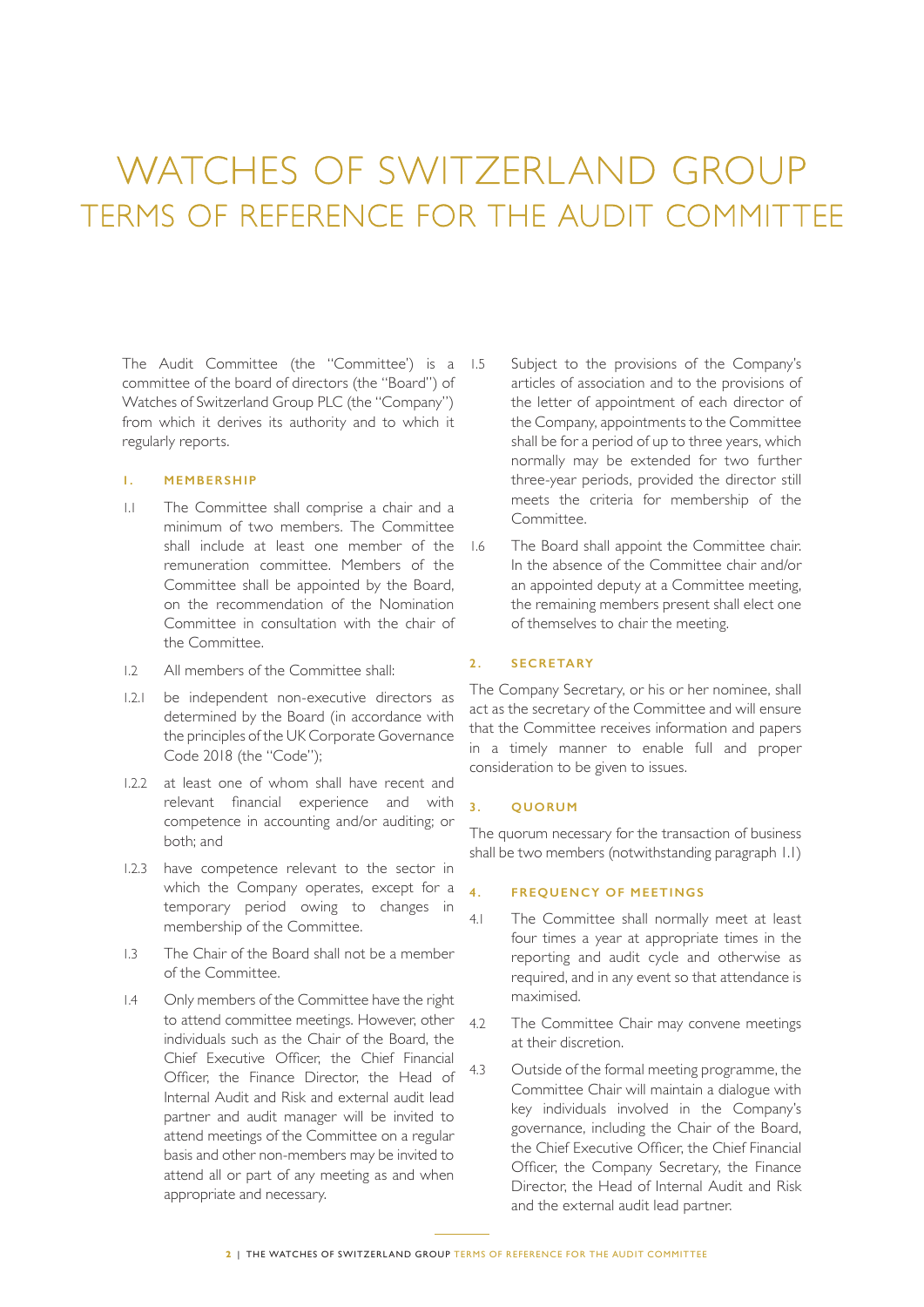## **5. NOTICE OF MEETINGS**

- 5.1 Meetings of the Committee shall be called by the secretary of the Committee at the request of any of its members or at the request of external or internal auditors if they consider it necessary.
- 5.2 Unless otherwise agreed, notice of each meeting confirming the venue, time and date together with an agenda of items to be discussed, shall be forwarded to each member of the Committee, any other person required to attend and all other non-executive Directors, no later than five days before the date of the meeting. Supporting papers shall be sent to Committee members and to other attendees as appropriate, at the same time.

## **6. MINUTES OF MEETINGS**

- 6.1 The Secretary shall minute the proceedings and resolutions of all meetings of the Committee, including recording the names of those present and in attendance.
- 6.2 The Secretary shall ascertain, at the beginning of each meeting, the existence of any conflicts of interest and minute them accordingly.
- 6.3 Minutes of Committee meetings shall be circulated to all members of the Committee and, once agreed, to all members of the Board, unless it would be inappropriate to do so in the opinion of the Committee Chair.

## **7. ANNUAL GENERAL MEETING**

The Committee Chair shall attend the annual general meeting of the Company (the "AGM") prepared to respond to any shareholder questions on the Committee's activities.

## **8. DUTIES**

8.1 The Committee should carry out the duties below for the Company and its subsidiary undertakings (the "Group") as a whole, as appropriate.

#### **8.2 Financial Reporting**

- 8.2.1 The Committee shall:
- 8.2.1.1 monitor the integrity of the financial statements of the Company, including its annual and halfyearly reports, trading updates, preliminary results' announcements; and any other formal announcement relating to its financial position or performance and review and report to the Board on significant financial reporting issues

and judgements which those statements contain having regard to matters communicated to it by the external auditors. It is the responsibility of management, not the Committee, to prepare complete and accurate financial statement and disclosure in accordance with accounting standards and other regulations. The Committee shall review and challenge where necessary: the application of significant accounting policies and any changes to them; the methods used to account for significant or unusual transactions where different approaches are possible; whether the Group has adopted appropriate accounting policies and made appropriate estimates and judgements, taking into account the views of the external auditor on the financial statements; and all material information presented with the financial statements, such as the strategic report and the corporate governance statement (insofar as it relates to the audit and to risk management); and

- 8.2.1.2 review any other statements which contain any financial information requiring Board approval, where to carry out a review prior to Board approval would be practicable and consistent with any prompt reporting requirements under any law or regulation including the Listing Rules or Disclosure Guidance and Transparency Rules.
- 8.2.2 Where the Committee is not satisfied with any aspect of the proposed financial reporting by the Company, it shall report its views to the Board.
- 8.2.3 The Committee shall receive an annual report in the Company's tax affairs, with any major issues in the intervening period brought to their attention separately. The Committee will approve the company's tax strategy prior to it being published.

## **8.3 Narrative Reporting**

8.3.1 It is the responsibility of management, not the Committee, to prepare complete and accurate financial statement and disclosure in accordance with accounting standards and other regulations. Where requested by the Board, the Committee should review the content of the annual report and financial statements and advise the Board on whether, taken as a whole, it is fair, balanced and understandable and provides the information necessary for shareholders to assess the Company's position, performance, business model and strategy, and whether it informs the Board's statement in the annual report on these matters that is required under the Code.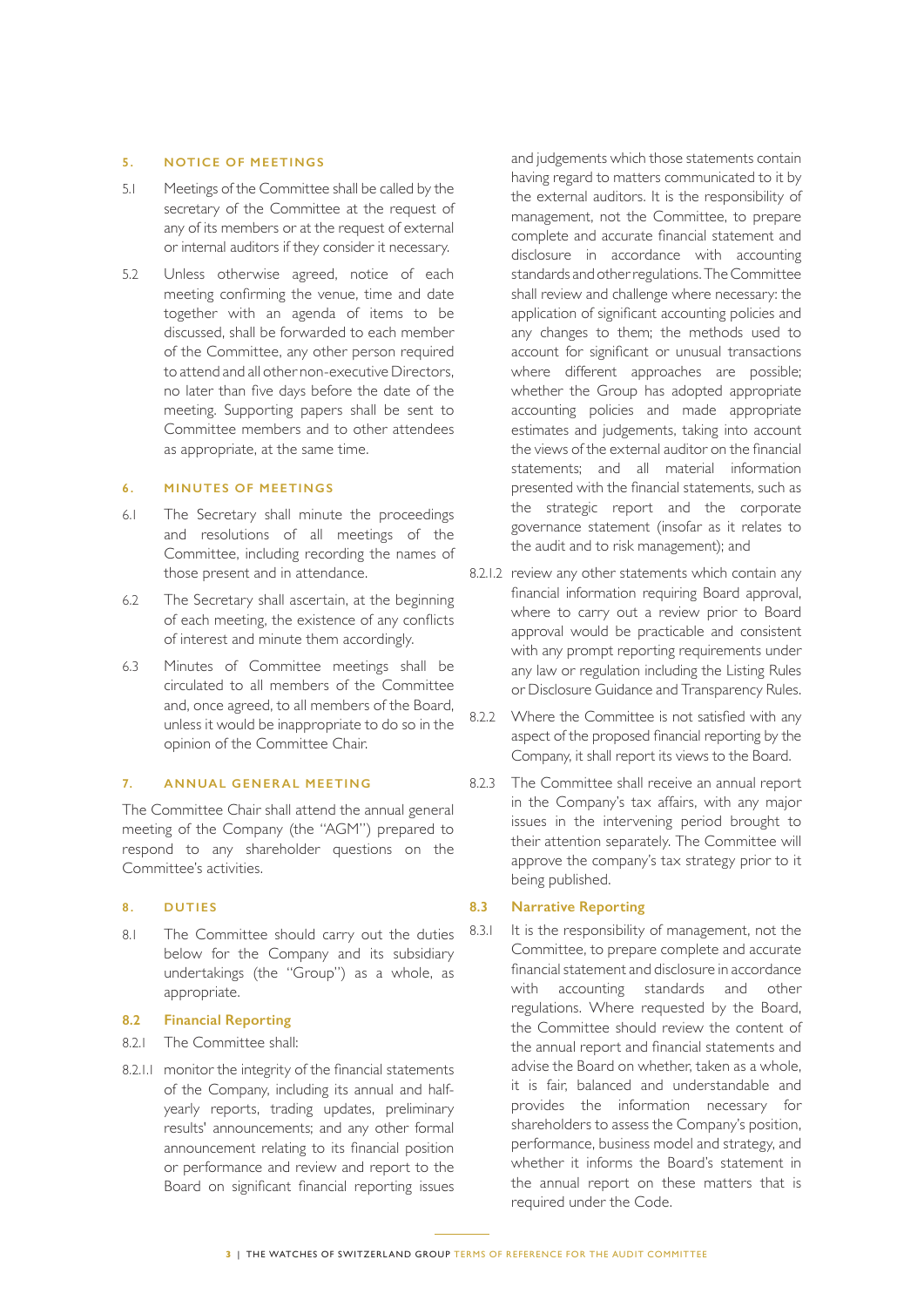## **8.4 Internal controls and risk management systems**

- 8.4.1 The Board has ultimate responsibility for the Group's risk management and internal control systems. Where requested by the Board or required by relevant rules, codes or guidance, the Committee shall:
- 8.4.1.1 keep under review the Group's internal financial controls, that is, the systems that identify, assess, manage and monitor financial risks; consider and review internal control and risk management systems, including operational and compliance controls and receive reports from management on the effectiveness of the systems and from internal or external auditors on any testing;
- 8.4.1.2 ensure that a robust assessment of emerging risks and principal risks is undertaken, that procedures are in place to identify emerging risks and provide advice on the management and mitigation of those risks and consideration of the acceptable risk tolerance level for the Group;
- 8.4.1.3 review and recommend to the Board the statements to be included in the annual report concerning internal control, risk management, going concern and the viability statement; and
- 8.4.1.4 review the Company's policy in relation to IT and cyber security.

#### **8.5 Compliance, whistleblowing, fraud and bribery**

- 8.5.1 The Board has ultimate responsibility for the Group's processes relating to compliance, whistleblowing, fraud and bribery. Where requested by the Board or required by relevant rules, codes or guidance, the Committee shall:
- 8.5.1.1 review the adequacy and security of the arrangements by which the Group's workers and third parties may, in confidence, raise concerns about possible wrongdoing in matters of financial reporting or other matters of wrongdoing. The Committee shall ensure that these arrangements allow proportionate and independent investigation of such matters and appropriate follow up action;
- 8.5.1.2 review the Company's procedures for detecting fraud; and
- 8.5.1.3 review the Company's systems and controls for the prevention of bribery, money laundering and modern slavery and receive reports on non-compliance.

#### **8.6 Internal audit**

- 8.6.1 The Committee shall:
- 8.6.1.1 approve the appointment or termination of appointment of the Head of Internal Audit and Risk;
- 8.6.1.2 review and approve the responsibilities of the internal audit function and ensure the function has the necessary resources and access to information to enable it to fulfil its mandate, and is equipped to perform in accordance with appropriate professional standards for internal auditors;
- 8.6.1.3 ensure the Head of Internal Audit and Risk has direct access to the Chair of the Board and to the Committee Chair, and is accountable to the Committee;
- 8.6.1.4 review and assess the annual internal audit work plan to ensure that it is aligned to the key risks of the business;
- 8.6.1.5 receive a report on the results of the internal audit function's work on a periodic basis;
- 8.6.1.6 review and monitor management's responsiveness to internal audit's findings and recommendations;
- 8.6.1.7 meet with the Head of Internal Audit and Risk at least once a year without the presence of management;
- 8.6.1.8 monitor and review the effectiveness of the company's internal audit function;
- 8.6.1.9 monitor and assess the role and effectiveness of the internal audit function in the overall context of the company's risk management system and the work of compliance, finance and the external auditor; and
- 8.6.1.10 consider whether an independent, third party review of processes is appropriate.

## **8.7 External Audit**

- 8.7.1 The Committee shall (acting collectively or through its Chair), taking into account any applicable legislation and law:
- 8.7.1.1 consider and make recommendations to the Board, to be put to shareholders for approval at the AGM, in relation to the appointment, re-appointment and removal of the Company's external auditor;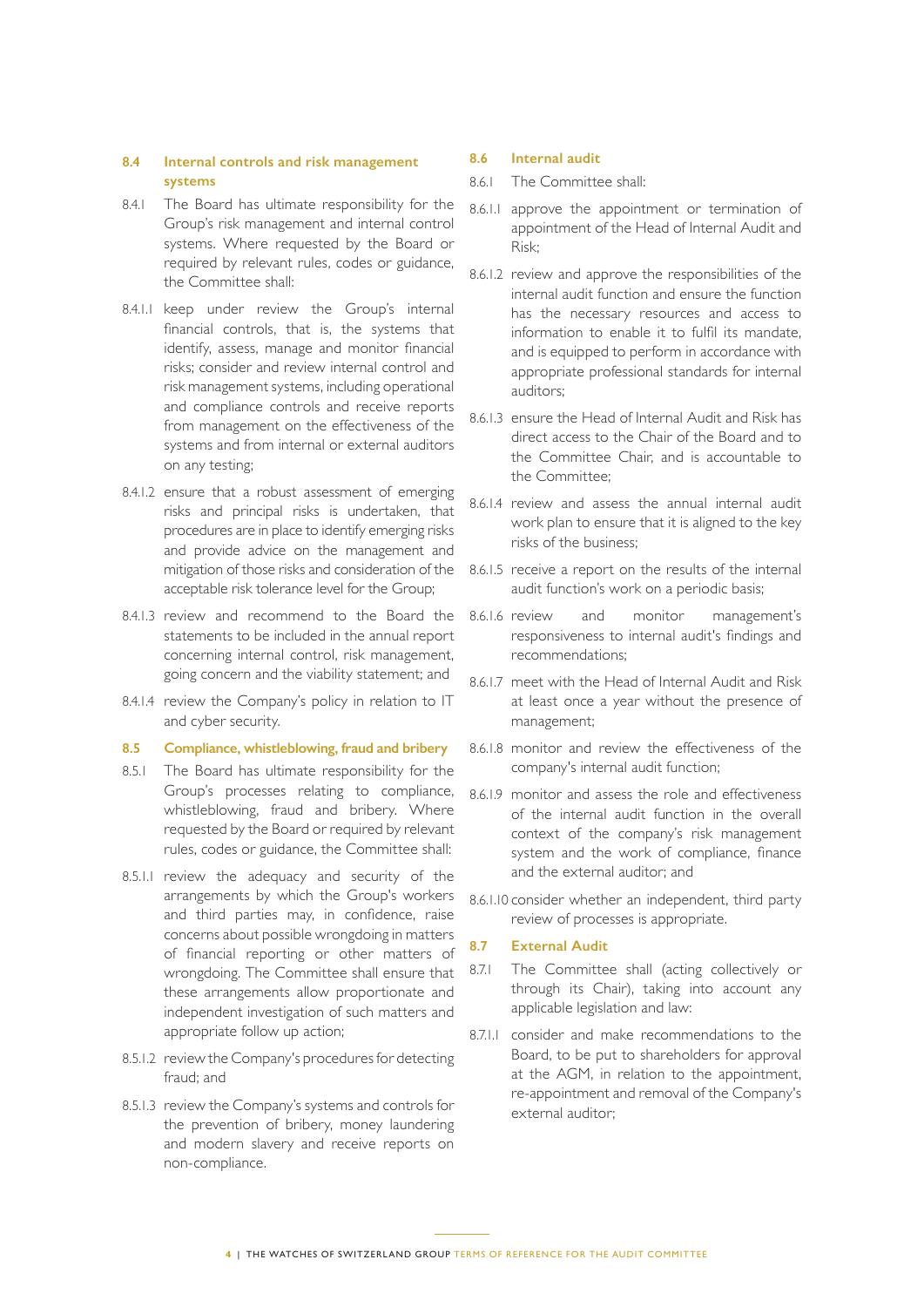- 8.7.1.2 ensure that at least once every ten years the audit services contract is put out to tender, develop and oversee the selection procedure for the appointment of the audit firm, ensuring that all tendering firms have access to all necessary information and individuals during the tender process;
- 8.7.1.3 if an external auditor resigns, investigate the issues leading to this and decide whether any action is required;
- 8.7.1.4 oversee the relationship with the external auditor including:
	- (A) agree their remuneration, and satisfy itself that the level of fees is appropriate to enable an effective and high-quality audit to be conducted;
	- (B) review and agree their terms of engagement, including any engagement letter issued at the start of each audit and the scope of the audit;
- 8.7.1.5 assess annually the external auditor's independence and objectivity taking into consideration relevant UK professional and regulatory requirements (including the FRC Ethical Standard) and the Group's relationship with the external auditor as a whole, including any threats to the external auditor's independence and the safeguards applied to mitigate those threats such as the provision of any non-audit services;
- 8.7.1.6 consider whether taken as a whole, there are any relationships between the external auditor and the Company which could adversely affect the external auditor's independence and objectivity;
- 8.7.1.7 agree with the Board a policy on the employment of former employees of the Company's external auditor, taking into account the FRC Ethical Standard and legal requirements, and monitor the application of this policy;
- 8.7.1.8 monitor the external auditor's processes for maintaining independence, its compliance with relevant UK law, regulation, other professional requirements and the FRC Ethical Standard, including the guidance on the rotation of the audit partner and staff;
- 8.7.1.9 monitor the level of fees paid by the Company compared to the overall fee income of the firm, office and partner and assess these in the context of relevant legal, professional and regulatory requirements, guidance and the FRC Ethical Standard;
- 8.7.1.10 assess annually the qualifications, expertise and resources of the external auditor and the effectiveness of the audit process, which shall include an assessment of the quality of the audit, the handling of key judgements by the external auditor, and the external auditor's response to questions from the Committee and a report from the external auditor on their own internal quality procedures;
- 8.7.1.11 seek to ensure co-ordination with the activities of the external auditors and the internal audit function; and
- 8.7.1.12 evaluate the risks to the quality and effectiveness of the financial reporting process in the light of the external auditor's communications with the Committee;
- 8.7.1.13 develop and recommend to the Board the Company's formal policy on the provision of non-audit services by the external auditor, including approval of non-audit services by the Committee and specifying the types of nonaudit service to be pre-approved, and assessment of whether non-audit services have a direct or material effect on the audited financial statements. The policy should be kept under review and include consideration of the following matters:
	- (A) threats to the independence and objectivity of the external auditor and any safeguards in place;
	- (B) the nature of the non-audit services;
	- (C) whether the skills and experience of the external auditor is the most suitable supplier of the non-audit service;
	- (D) the fees for the non-audit services, both individually and in aggregate, relative to the audit fee; and
	- (E) the criteria governing compensation of the individuals performing the audit;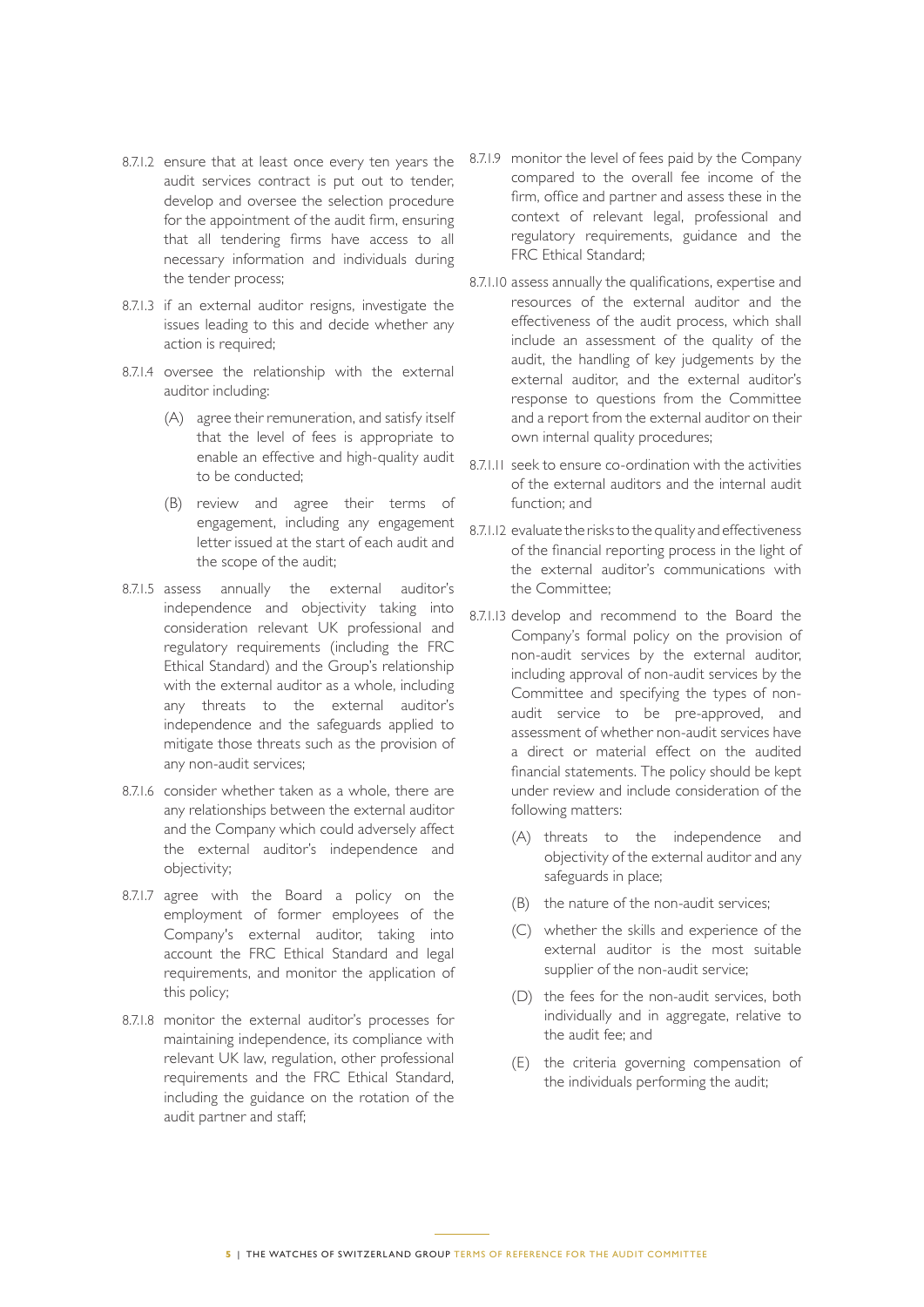- 8.7.1.14 meet regularly with the external auditor, including once at the planning stage before the audit and once after the audit at the reporting stage, and at least once a year, meet without management being present, to discuss the audit findings and the external auditor's remit and any issues arising from the audit;
- 8.7.1.15 discuss with the external auditor the factors that could affect audit quality and review and approve the annual audit plan, ensuring it is consistent with the scope of the audit engagement, having regard to the seniority, expertise and experience of the external audit team;
- 8.7.1.16 review the findings of the external audit with the external auditor. This shall include, but not be limited to, the following:
	- (A) a discussion of any major issues which arose during the audit;
	- (B) the external auditor's explanation of how the risks to audit quality were addressed;
	- (C) the evidence received in relation to each area of significant judgement and review key accounting and audit judgements;
	- (D) the external auditor's view of their interactions with senior management and members of the finance team; and
	- (E) levels of errors identified during the external audit and explanations for unadjusted errors.
- 8.7.1.17 review any representation letter(s) requested by the external auditor before they are signed by management; and
- 8.7.1.18 review management's responsiveness to the external auditor's findings and recommendations.

#### **9. REPORTING RESPONSIBILITIES**

- 9.1 The Committee Chair shall report formally to the Board on its proceedings after each meeting on all matters within its duties and responsibilities and on how it has discharged its responsibilities. This report shall include at the relevant time:
- 9.1.1 the significant issues that it considered in relation to the financial statements and how these were addressed;
- 9.1.2 its assessment of the effectiveness of the external audit process and its recommendation on the appointment or reappointment of the external auditor; and
- 9.1.3 any other issues on which the Board has requested the Committee's opinion.
- 9.2 The Committee shall make whatever recommendations to the Board it deems appropriate on any area within its remit where action or improvement is needed.
- 9.3 The Committee shall compile a report to shareholders describing the work of the Committee, which shall be included in the Company's annual report. The report should include:
- 9.3.1 the significant issues that the Committee considered relating to the financial statements, and how these issues were addressed;
- 9.3.2 an explanation of how it has assessed the independence and effectiveness of the external audit process and the approach taken to the appointment or reappointment of the external auditor, information on the length of tenure of the current audit firm, when a tender was last conducted and advance notice of any retendering plans;
- 9.3.3 in the case of a board not accepting the Committee's recommendation on the external auditor appointment, reappointment or removal, a statement from the Committee explaining its recommendation and the reasons why the board has taken a different position (this should also be supplied in any papers recommending appointment or reappointment); and
- 9.3.4 an explanation of how auditor independence and objectivity are safeguarded, if the external auditor provides non-audit services.
- 9.4 In compiling the reports referred to in 9.1 and 9.3, the Committee should exercise judgement in deciding which of the issues it considers in relation to the financial statements are significant, but should include at least those matters that have informed the Board's assessment of whether the Company is a going concern. The report to shareholders need not repeat information disclosed elsewhere in the annual report and accounts, but could provide cross-references to that information.